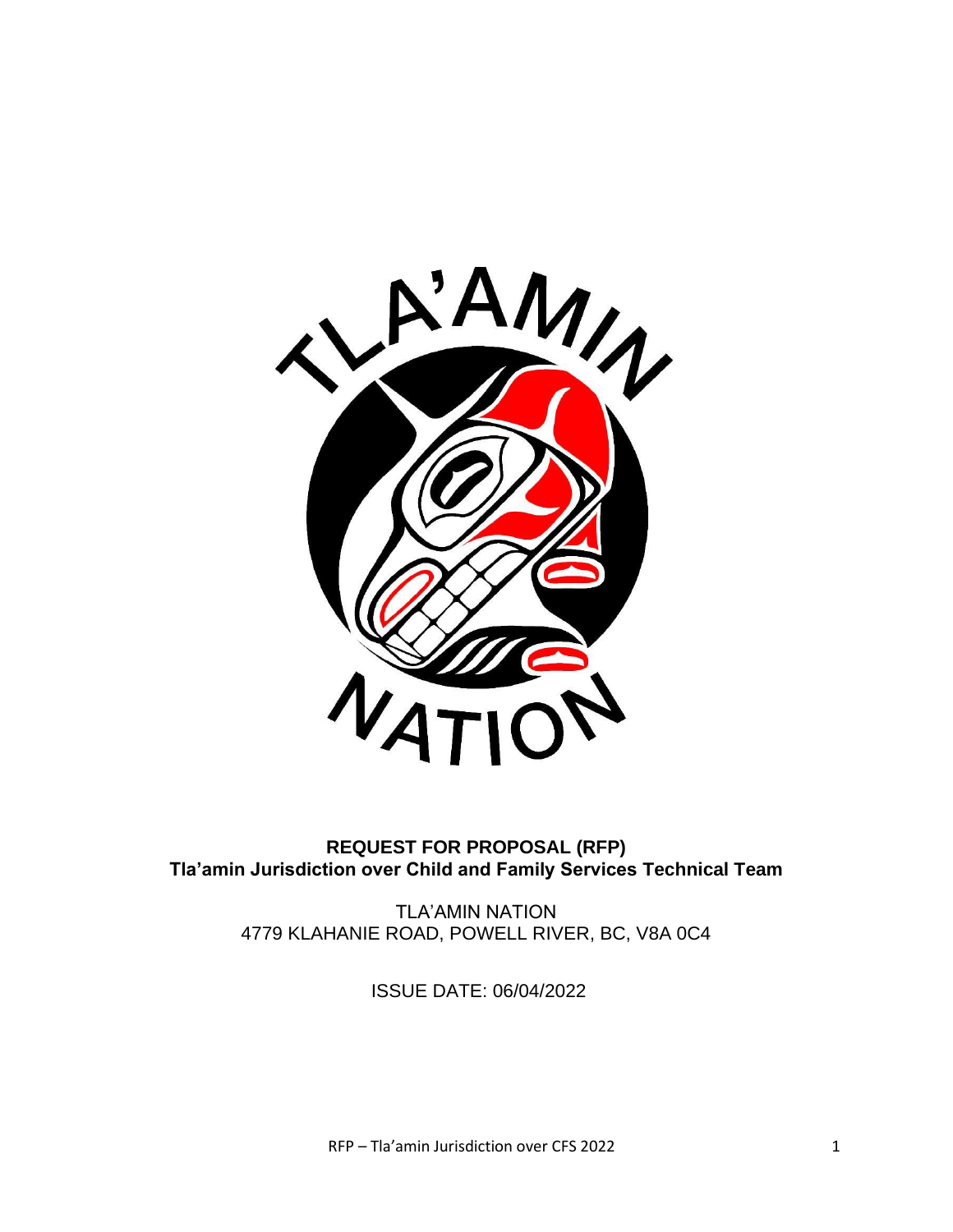# **Table of Contents**

| b)             |                                                                                   |  |
|----------------|-----------------------------------------------------------------------------------|--|
| 2.             | Request for Tla'amin Jurisdiction over Child and Family Services Technical Team 5 |  |
|                |                                                                                   |  |
| 3 <sub>1</sub> |                                                                                   |  |
|                |                                                                                   |  |
|                |                                                                                   |  |
|                |                                                                                   |  |
| 6.             |                                                                                   |  |
|                |                                                                                   |  |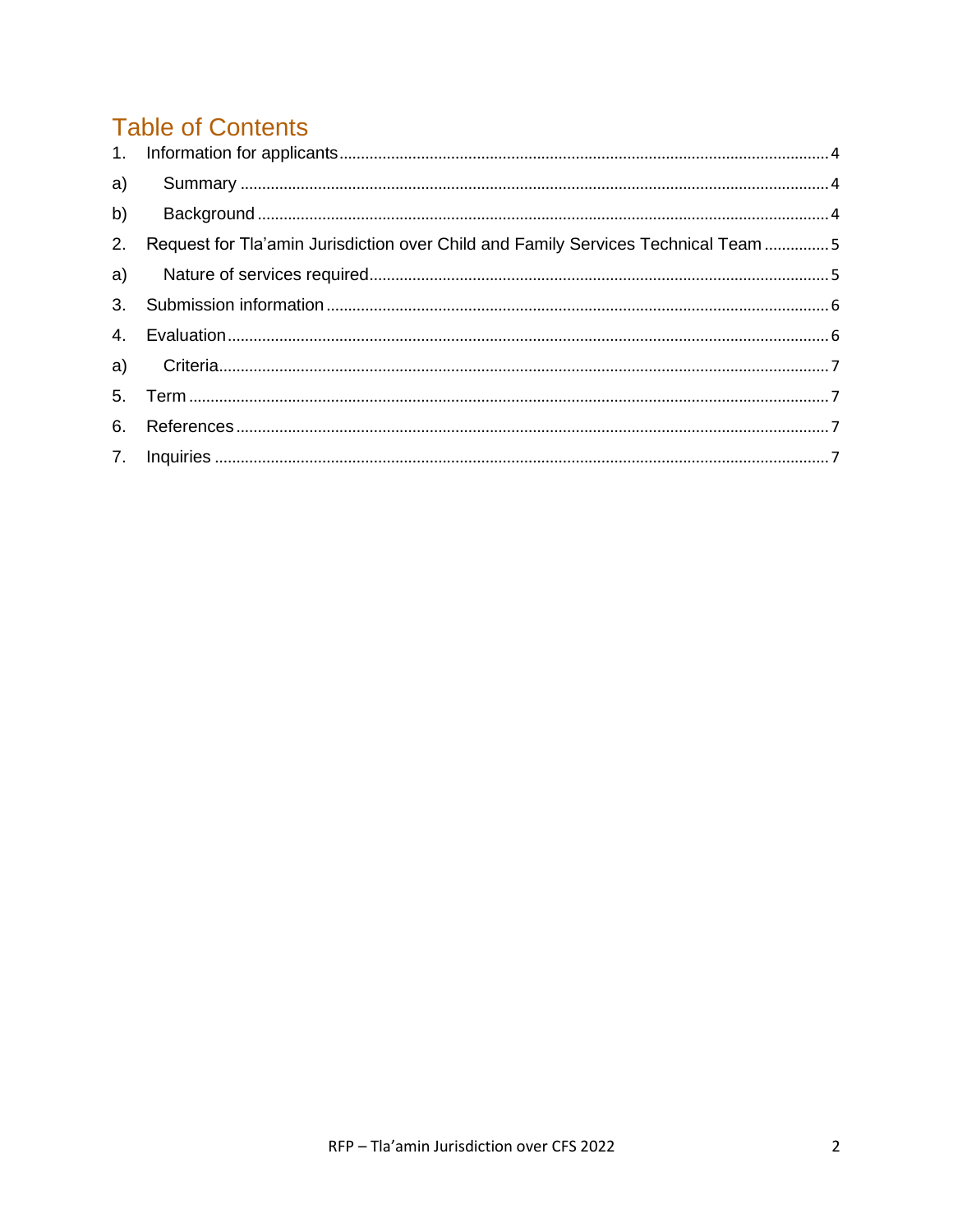#### REQUEST FOR PROPOSALS (RFP)

NO: TN2022-Jurisdiction

**COVER PAGE**

| This completed form and RFP response<br>must be received by:                                                       | <b>Applicant Information:</b>                                                                                                                                                  |
|--------------------------------------------------------------------------------------------------------------------|--------------------------------------------------------------------------------------------------------------------------------------------------------------------------------|
| Marlane Christensen, Health Director<br>Tla'amin Health<br>4895 Salish Drive<br>Powell River, BC<br><b>V8A 0B6</b> | Company Name:<br><u> 1989 - Johann John Stone, markin film yn y brening yn y brening yn y brening yn y brening yn y brening yn y b</u><br>Address: ___________________________ |
|                                                                                                                    | City:                                                                                                                                                                          |
| Phone: (778) 657-5898<br>Email: marlane.christensen@tn-bc.ca                                                       | the control of the control of the control of the control of the control of the control of<br>$Prov: \_$                                                                        |
|                                                                                                                    | Postal code: <u>New York Base Base Contract</u>                                                                                                                                |
| Issue Date: 31/03/2022<br>Closing Date: 22/04/20221<br>Not later than 4:00 p.m. PST                                | <b>Contact Person Name:</b>                                                                                                                                                    |
|                                                                                                                    |                                                                                                                                                                                |
|                                                                                                                    |                                                                                                                                                                                |

#### **GUIDELINES for PROPOSAL DELIVERY**

An electronic copy of your proposal must be delivered by email to:

[marlane.christensen@tn-bc.ca](mailto:marlane.christensen@tn-bc.ca)

Subject: Tla'amin Jurisdiction over Child and Family Services Project Management Proposal

All attachments should be clearly titled, including the name of the applicant

**Tla'amin Nation reserves the right to not select any proposal**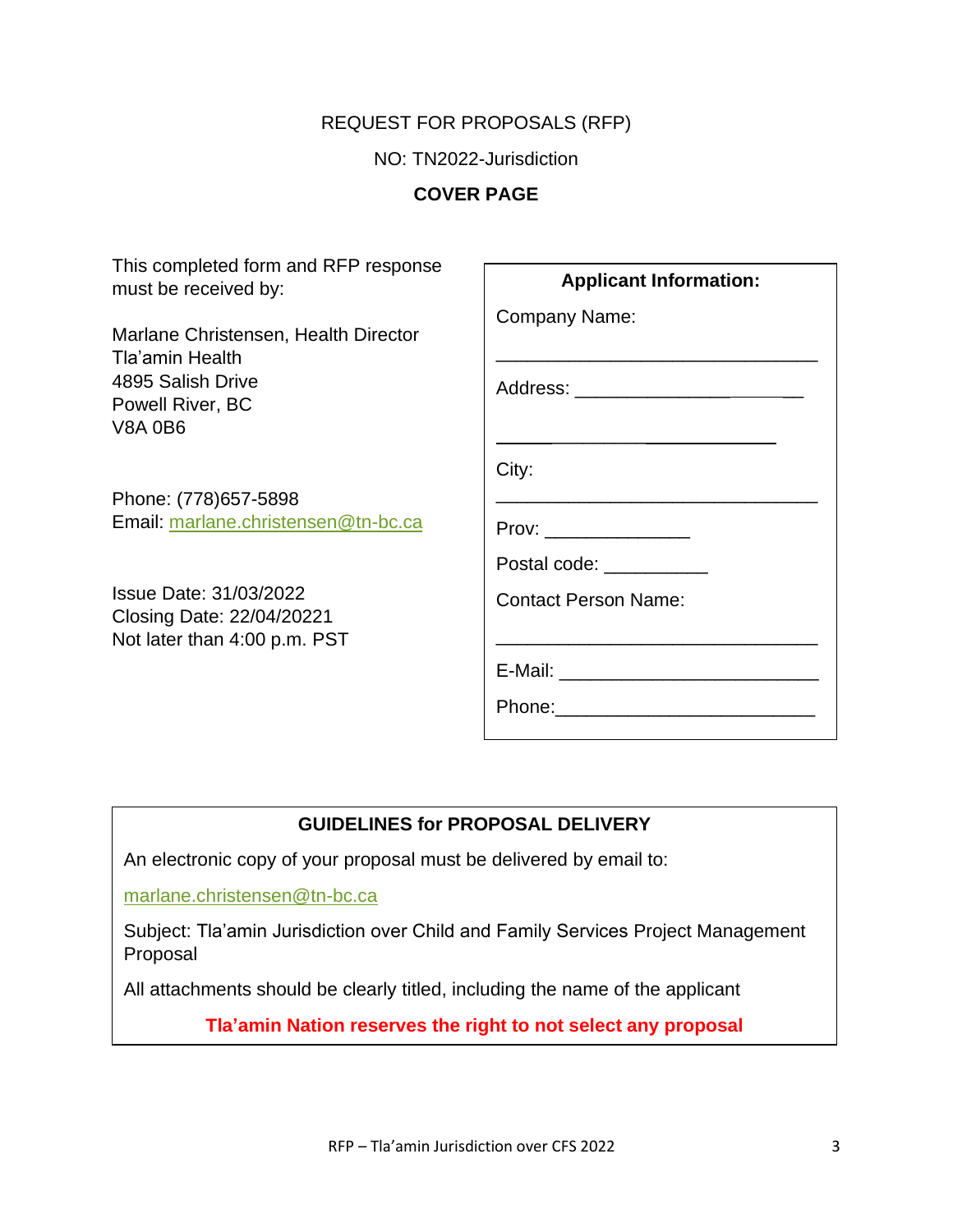## <span id="page-3-1"></span><span id="page-3-0"></span>1. Information for applicants

#### a) Summary

The Tla'amin Nation is working on a Child and Family Services Reform (CWR), and exercising its inherent jurisdiction to do so.

As a part of this process, Tla'amin Health is seeking proposals from consultants for a Technical Team that offers:

- 1) **Strategic planning:** Create an 18-month plan and long-term master plan including a resource forecast, material and resource costs and a schedule and working in partnership with the Child Welfare Reform Coordinator (CWRC) and CWR Working Group (CWRWG)
- 2) **Legal support:** Provide legal expertise to the Tla'amin Nation and support the implementation of next steps based on that guidance. Collaborate with the CWRC for concepts, priorities, and language to be used in any policies or laws.
- 3) **Implementation support:** Support the CWRC and Tla'amin Nation to implement the plan as it is being developed, given the time-sensitive nature of this work. This will include creating a partnership table with the Provincial and Federal Governments.
- 4) **Community engagement:** Without replicating previous or current efforts, engage with thought-leaders, Elders, front-line practitioners, and community members to inform this work.
	- a. Identify all the project Stakeholders requiring consultation
- 5) **Evaluation support:** Provide ongoing, culturally-guided evaluation of the process.
- 6) **Project management:** Manage all of the above roles, and liaise between the Technical Team, CWRC, and Tla'amin Nation regularly.

#### <span id="page-3-2"></span>b) Background

Since 2016, the Tla'amin Nation has been self-governing. Important work towards self-determination has taken place for many years and generations preceding the return self-governance, especially over the last six years. Returning to a Tla'amin-centered way of doing things is a central commitment of our newly (2020) elected Hegus and legislators and we are seeing exciting developments in terms of language and cultural revitalization, land stewardship, economic development, and more.

Tla'amin Nation has taken strides towards the development of child and family services that are team-based, family-centered, and culturally grounded. The Nation also recently developed a new Comprehensive Nation Plan, and is in the process of developing and implementing the next 7-year Community Wellness Plan. A current Indigenous Services Canada (ISC) funded Child and Family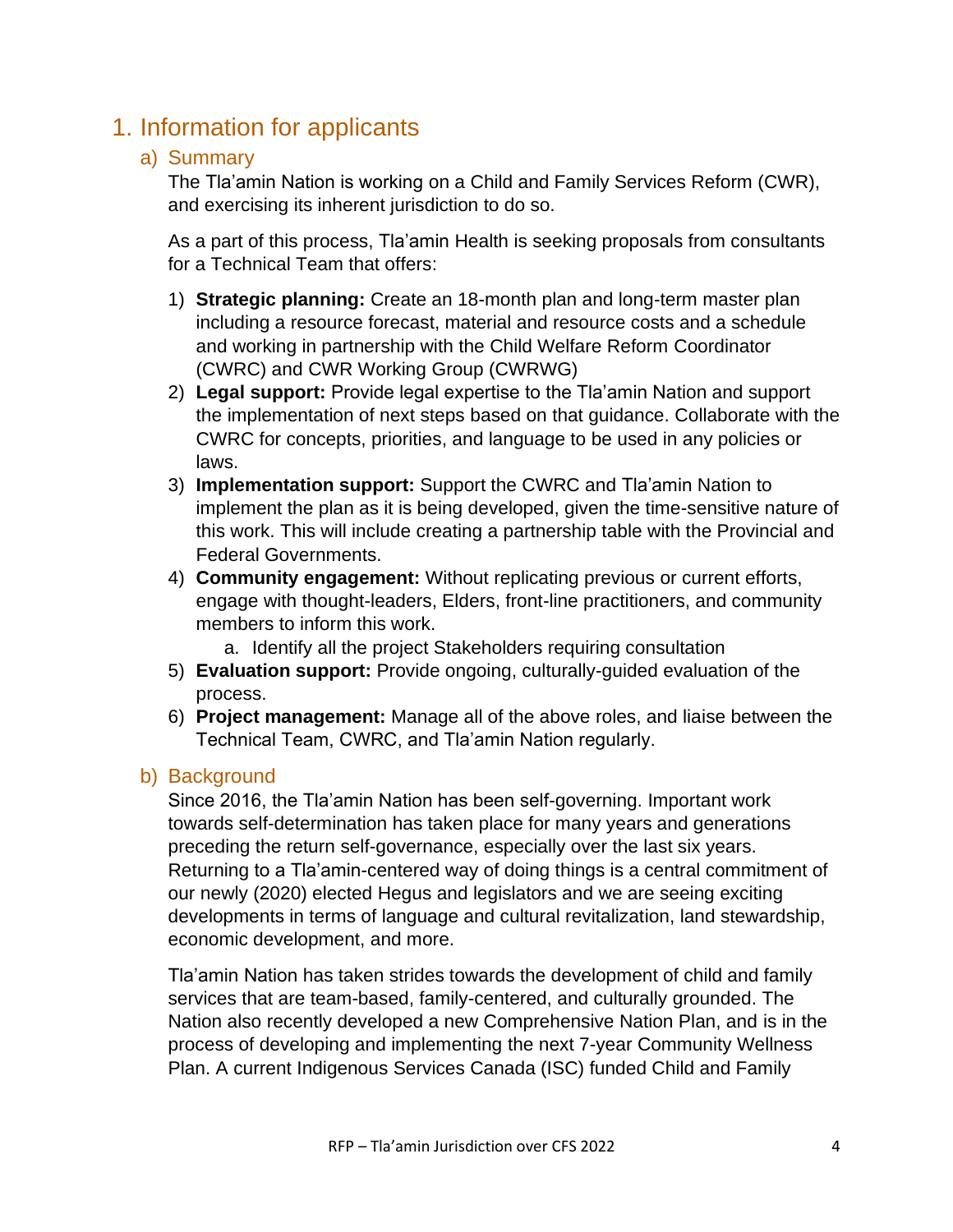Services Reform Project is supporting capacity-building towards jurisdiction over child and family services.

A lot of work is still required to decolonize the structures under which our programs operate – including services for children and families. This is a constantly changing landscape. A dedicated technical team working behind the scenes to support the CWRC, working group, and Tla'amin Nation is needed.

For more about the Tla'amin Nation, visit the website: [https://www.tlaaminnation.com/.](https://www.tlaaminnation.com/)

For more about Tla'amin Health, visit the website: [https://www.tlaaminhealth.com/.](https://www.tlaaminhealth.com/)

## <span id="page-4-0"></span>2. Request for Tla'amin Jurisdiction over Child and Family Services Technical Team

#### <span id="page-4-1"></span>a) Nature of services required

Tla'amin Nation is requesting proposals from qualified consultants or firms to comprise a Technical Team to support the Tla'amin Nation's child and family services jurisdiction capacity work. The scope of work is as follows:

| <b>Activity</b>                                                                                                                                       | <b>Purpose:</b>                                                                                                    | Deliverables:                                                                                                                       |
|-------------------------------------------------------------------------------------------------------------------------------------------------------|--------------------------------------------------------------------------------------------------------------------|-------------------------------------------------------------------------------------------------------------------------------------|
| Create an 18-month<br>plan and long-term                                                                                                              | To have a clear map moving<br>forward, based on previous                                                           | 18-month plan                                                                                                                       |
| master plan                                                                                                                                           | work that has been done<br>a) within the Tla'amin Nation<br>and<br>b) throughout the province and<br>Canada        | Long-term master<br>plan                                                                                                            |
| Provide legal expertise<br>to the Tla'amin Nation<br>and support the<br>implementation of next<br>steps on the basis of<br>that guidance.             | To equip the Nation to<br>implement new policies and<br>laws related to child and family<br>services jurisdiction. | Tools, processes,<br>information, and<br>language that<br>enables the Nation<br>to pass new laws<br>and develop<br>related policies |
| Support the CWRC and<br>the Nation to implement<br>the 18-month plan as it<br>is being developed,<br>given the time-sensitive<br>nature of this work. | To ensure the Tla'amin Nation<br>is positioned to assert self-<br>determination over the long-<br>term.            | <b>Partnership table</b><br>established<br>between the<br>Tla'amin Nation<br>and the provincial<br>and federal<br>governments       |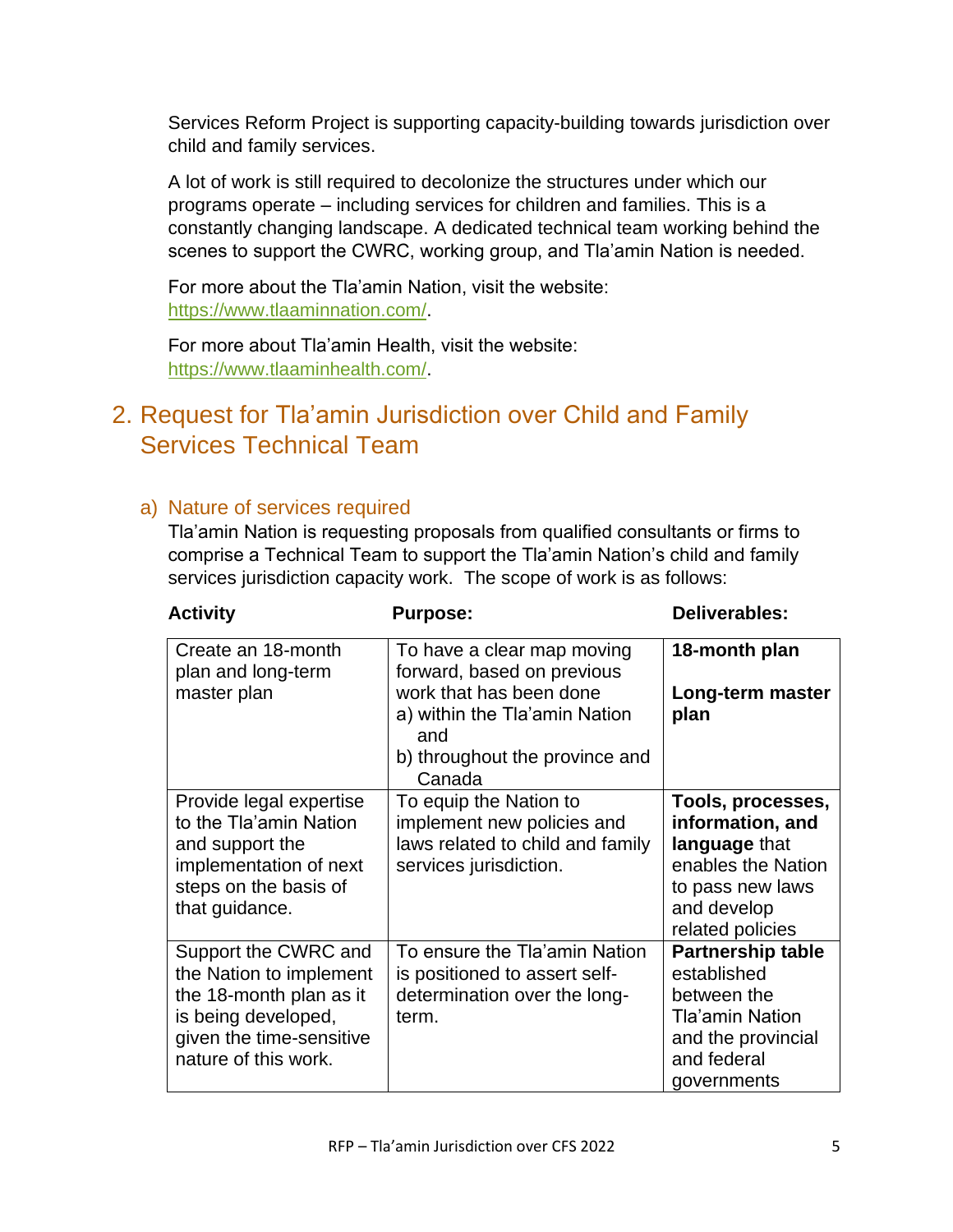| Engage with thought-<br>leaders, Elders, front-<br>line practitioners, and<br>community members to<br>inform this work.          | To be driven by Tla'amin<br>people and knowledge at every<br>step.                                                                                   | <b>Engagement</b><br>report(s)                                   |
|----------------------------------------------------------------------------------------------------------------------------------|------------------------------------------------------------------------------------------------------------------------------------------------------|------------------------------------------------------------------|
| Provide an ongoing,<br>culturally guided<br>evaluation of the<br>process.                                                        | To be accountable to Tla'amin<br>people and to the funder(s).                                                                                        | <b>Evaluation</b><br>framework<br><b>Evaluation</b><br>report(s) |
| Manage all of the above<br>roles, and liaise<br>between the Technical<br>Team, CWRC, and<br><b>Tla'amin Nation</b><br>regularly. | To avoid duplication of efforts,<br>eliminate gaps, ensure<br>ongoing communication, and<br>build internal capacity at the<br><b>Tla'amin Nation</b> | <b>Communications</b><br>and/or project<br>management plan       |

## <span id="page-5-0"></span>3. Submission information

The successful applicant must meet the requirements set out in this RFP. Applicants shall submit the following information with their proposal:

- Executive Summary demonstrating an understanding of the RFP;
- Number of years the applicant/firm has been in business;
- Identification of key staff and roles that each of them would play in fulfilling the proposal;
- Resumes and locations for everyone to be assigned to the file;
- Summary of experience in working with First Nations and involvement in the communities;
- Two (2) to three (3) most recent First Nations clients **and** corresponding references;
- Overall cost estimate and hourly rates for each of the individuals to be assigned to the file, and a description of the basis, timing and terms of proposed billings.

Submissions must be a **MAXIMUM of EIGHT (8)** pages plus resumes and sample reports.

### <span id="page-5-1"></span>4. Evaluation

This section details all criteria against which proposals will be evaluated. Tla'amin Health reserves the right not to select any proposal.

Applicants should ensure they fully respond to all criteria to receive full consideration during evaluation. Tla'amin applicants are highly encouraged.

A shortlist of applicants may be contacted for an interview.